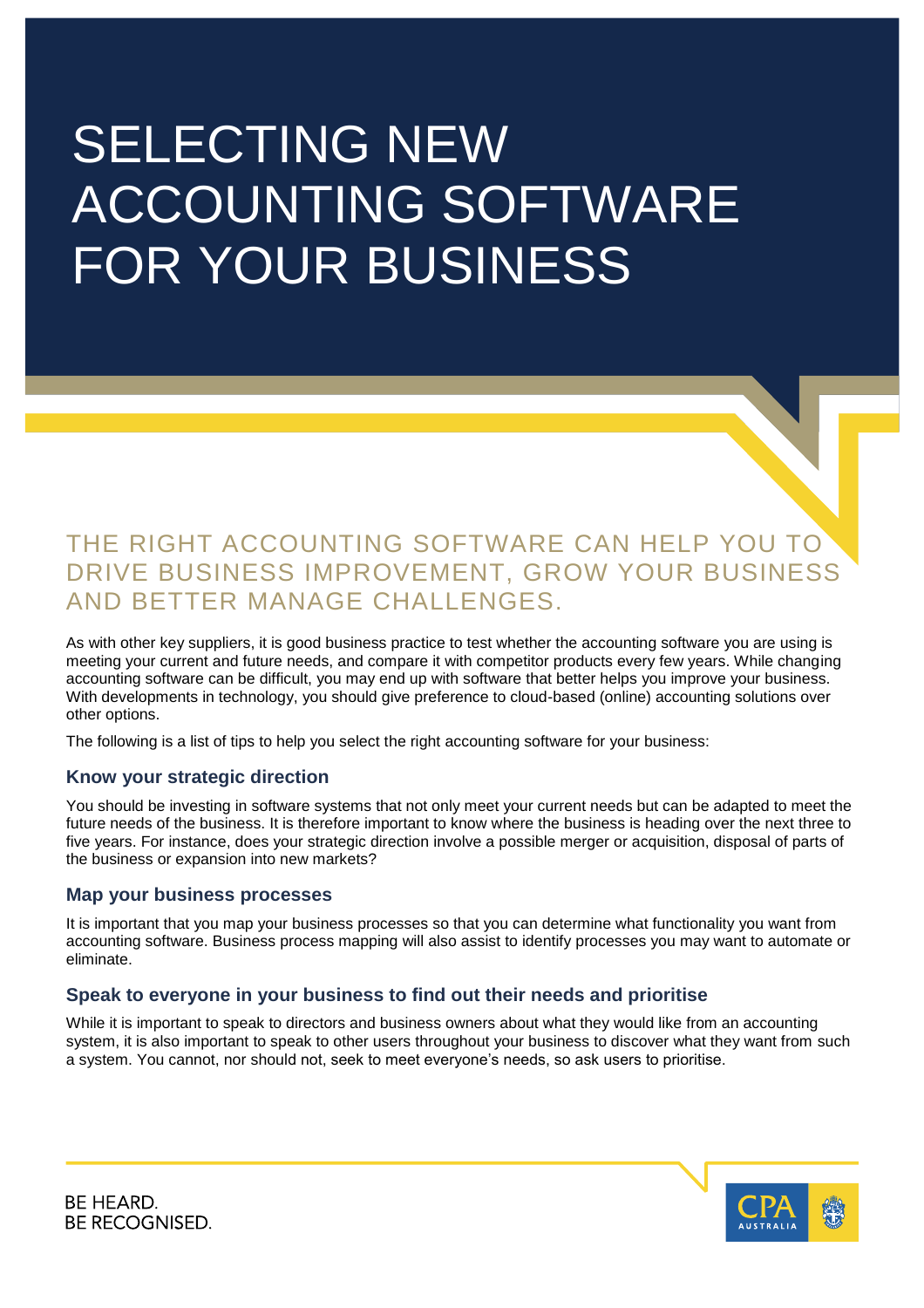# **Create a list of the functionality you require and compare that list to the functionality of different software packages**

Depending on your requirements, you may wish to ask software vendors whether their accounting software:

- calculates all payroll requirements
- prepares information for compliance requirements
- tracks stock, work in progress, orders, jobs and other task management requirements
- handles multiple bank accounts and automatically imports and processes bank data
- handles foreign currency
- is able to produce separate financial reports for each business or department within the business
- easily integrates with other systems your are operating such as online payments, point of sale equipment, customer relationship management records, stock records and payroll software
- keeps detailed records on customers, including what they buy, how often they buy and when they buy
- produces reports such as 'dashboard' reports. Ask whether such reports can be configured to meet
- your requirements without impacting maintenance and support allows you to manage permissions so that users only have access to the parts of the system that is relevant to their work
- allows users to securely access data remotely (cloud computing)

#### **Use standard functionality/avoid customisation**

Customising software to match your business processes and the functionality you seek carries with it long-term risks, such as problems with maintaining, updating and upgrading software, costs of supporting customised software and higher training costs. It is usually better to rely on standard functionality, which may mean reconfiguring your business processes to match the software rather than customising the software.

# **Seek independent expert advice including from your external accountant**

Your external accountant should be a good source of advice on accounting software. Ask if they support your preferred software. Speak with other businesses in your industry to see what software they are using and their thoughts on that software.

# **Play around with your preferred software using real data**

Play around with your preferred software choices using real data from your business over a reasonable period of time, including covering a month end, before you make a decision. Consider whether it has the functionality you require and it is it easy to use. Does it produce the reports you and others want? Test how well the software integrates with other software you use.

# **The purchase of accounting software is an investment so do a cost benefit analysis**

Identify all the costs of acquiring new software including on-costs and weigh those up against the benefits before making a decision. Cost should not be the sole factor in determining which system is best for your business.

#### **Other considerations**

- Seek information on the training and support available from software providers upfront and on an ongoing basis – as well as costs involved for extra support
- Find out what applications can be added to the software and the cost of those additional applications. Don't choose a software package because it has the most 'bells and whistles' – only add applications you have identified as a priority need.
- Ask questions on migrating data to determine the ease of migration
- If the software is in the cloud, check the terms and conditions carefully to see the level of security offered, who owns the data in the cloud, where the data centres are physically located and the process



BE HEARD. BE RECOGNISED.